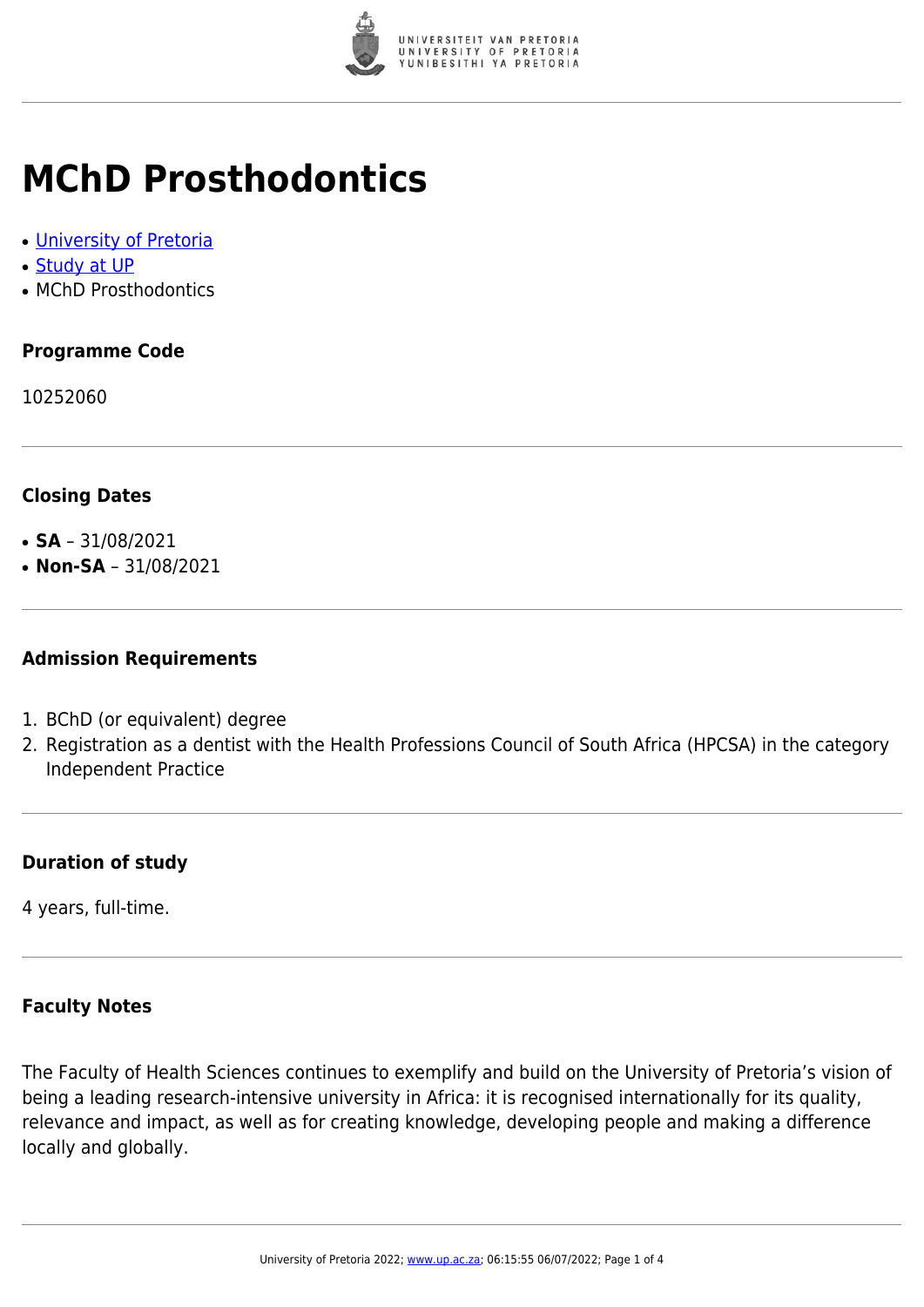

The Faculty is home to 5 500 undergraduate and 1 500 postgraduate students, including medical and dental fellowship training in more than 40 disciplines.

The Faculty's research output has grown, in response to the need for research that is relevant to the improvement of health and health care and advancing medicine in South Africa, Africa and globally.

#### **Enquiries about the programme**

[Click Here](https://www.up.ac.za/postgraduate-students)



**How to apply**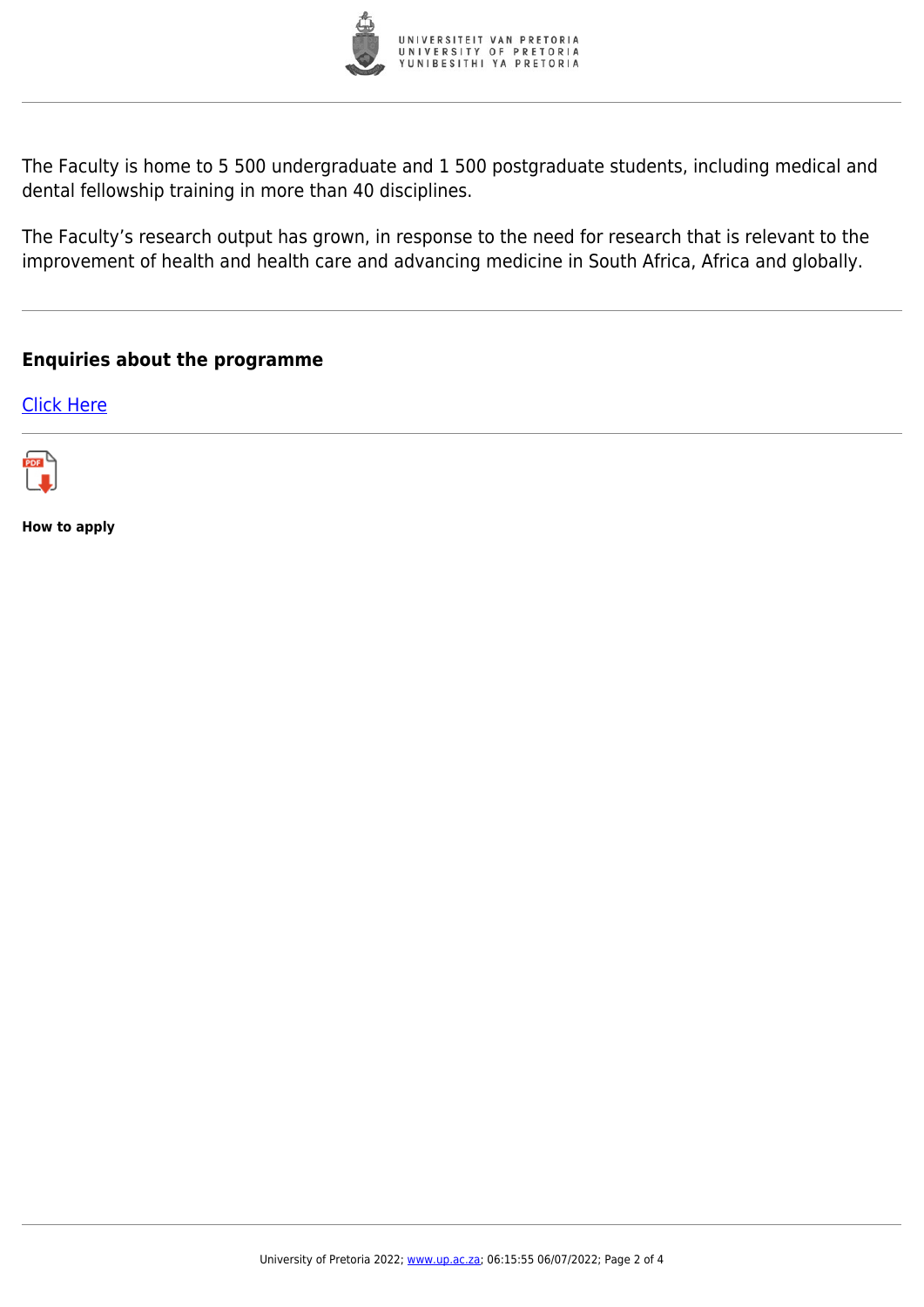



# **Online Application**